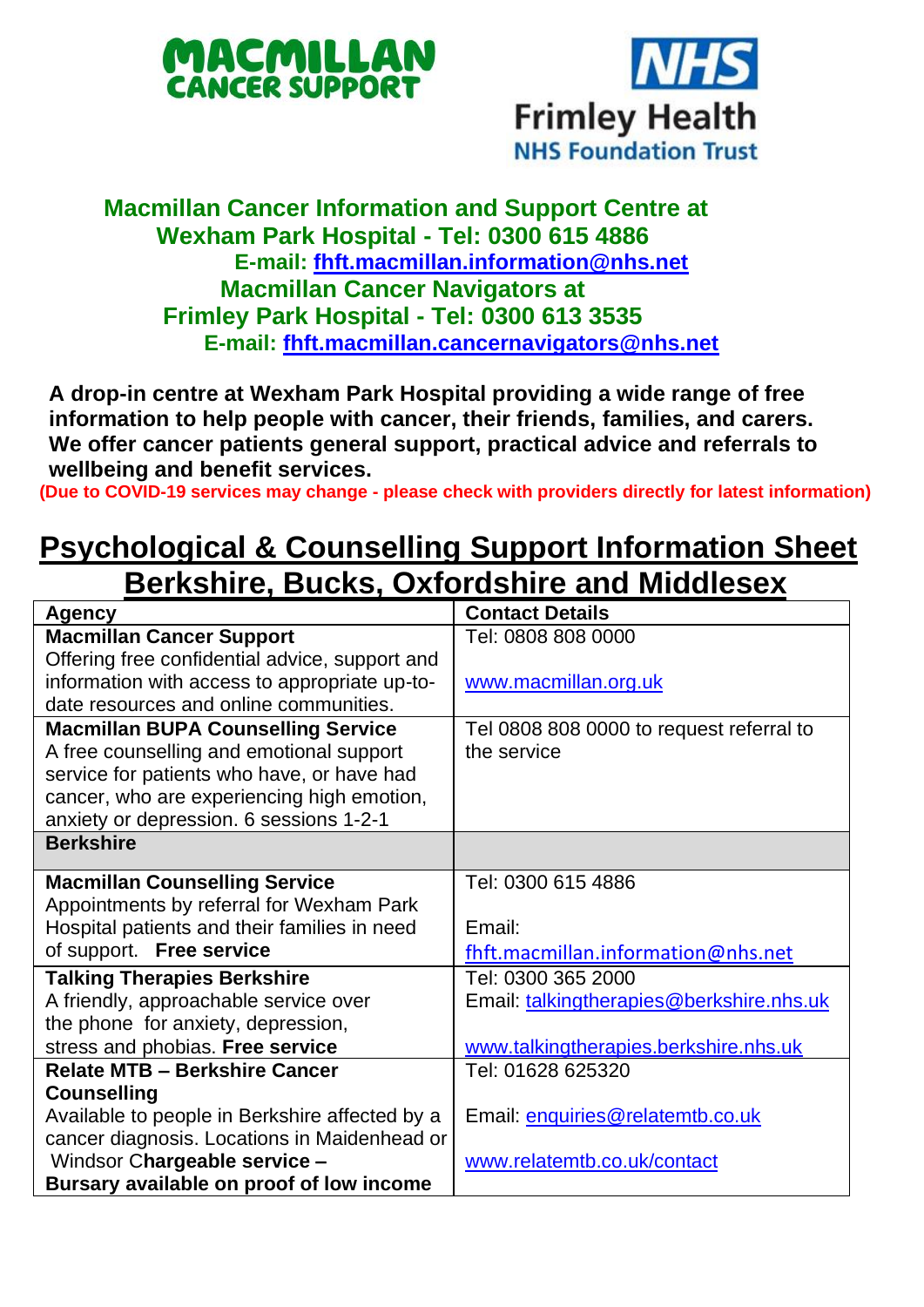| Friends in Need (Windsor, Ascot Maidenhead,                                                          | Tel: 07496 874882                                       |  |
|------------------------------------------------------------------------------------------------------|---------------------------------------------------------|--|
| Slough & Bracknell)                                                                                  |                                                         |  |
| Helping you manage depression and anxiety with<br>fun and activities. Referral required              | Email: ansa.khan@bucksmind.org.uk                       |  |
| <b>Free service</b>                                                                                  | www.bucksmind.org.uk                                    |  |
| Number 22                                                                                            | Tel: 01628 636661                                       |  |
| Confidential counselling to adults and                                                               |                                                         |  |
| young people supporting those in                                                                     | Online self-referral form                               |  |
| distress where clients                                                                               |                                                         |  |
| can feel valued and heard.<br><b>Free service</b>                                                    | www.number22counselling.org                             |  |
|                                                                                                      |                                                         |  |
| <b>Slough Advice Centre</b>                                                                          | Tel: 0344 515 1380                                      |  |
| A website offering a directory of information and                                                    |                                                         |  |
| advice services in Slough.                                                                           | Email: slough@shelter.org.uk                            |  |
| Free service.                                                                                        |                                                         |  |
| <b>Mind Garden Therapy - Reading</b>                                                                 | www.sloughadvicecentre.co.uk<br>Tel: 01189 070420       |  |
| Counselling, psychotherapy and psychology for                                                        |                                                         |  |
| individuals and couples.                                                                             | www.reading-counselling.co.uk                           |  |
| <b>Chargeable service</b>                                                                            |                                                         |  |
|                                                                                                      |                                                         |  |
| <b>Thames Hospice - Windsor</b>                                                                      | Tel: 01753 842121                                       |  |
| Emotional and psychological support to palliative<br>care patients and their relatives in Berkshire. | www.thameshospice.org.uk                                |  |
| (Polish speaker available)                                                                           |                                                         |  |
| <b>Free service</b>                                                                                  |                                                         |  |
| Older People's Mental Health Liaison Team                                                            | Tel: 0300 365 2000                                      |  |
| Supporting inpatients who are experiencing                                                           |                                                         |  |
| extreme stress, depression and anxiety. GP<br>referral required.                                     | Email:                                                  |  |
| <b>Free service</b>                                                                                  | eastberkshirepsychologicalmedicine@<br>berkshire.nhs.uk |  |
|                                                                                                      |                                                         |  |
| <b>Family Friends in Windsor and Maidenhead</b>                                                      | Tel: 0300 800 1005                                      |  |
| Free and confidential support for families with                                                      |                                                         |  |
| children aged 0 to 13 years that are facing difficult<br>times.                                      | Email: info@family-friends.org.uk                       |  |
| <b>Free service</b>                                                                                  | www.family-friends.org.uk                               |  |
|                                                                                                      |                                                         |  |
| <b>HealthMakers - East Berkshire</b>                                                                 | Online form                                             |  |
| NHS self-management courses aimed at adults                                                          |                                                         |  |
| 18+ who are living with a long term health                                                           | www.berkshirehealthcare.nhs.uk/health                   |  |
| condition and living in East Berkshire.<br><b>Free service</b>                                       | makers                                                  |  |
|                                                                                                      |                                                         |  |
| Youthline                                                                                            | Tel: 01344 311200                                       |  |
| A counselling service for young people attending                                                     |                                                         |  |
| secondary school, and young adults up to the age                                                     | Email using online form                                 |  |
| of 25 across the area of Bracknell Forest.<br><b>Free service</b>                                    | www.youthlineuk.com                                     |  |
|                                                                                                      |                                                         |  |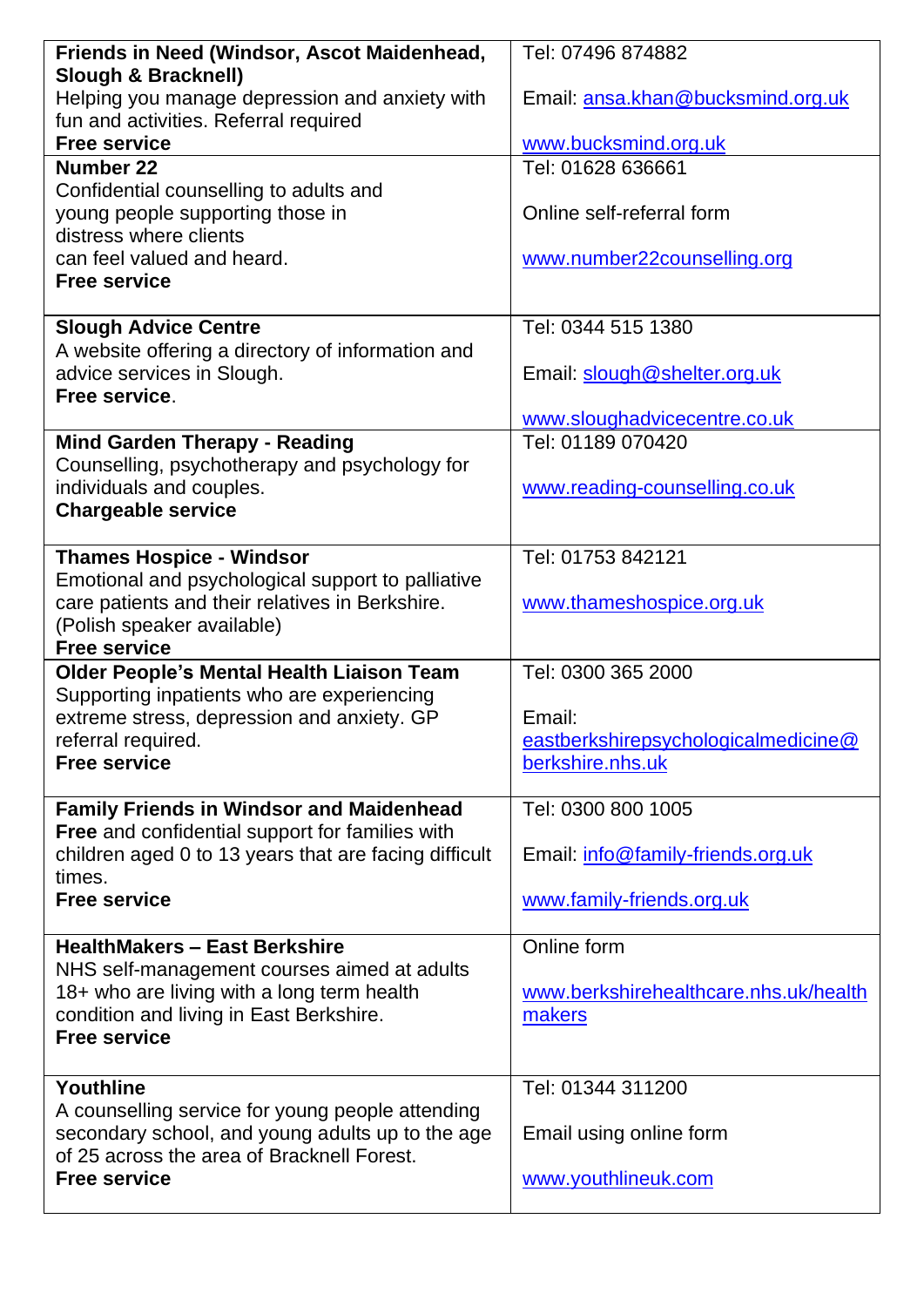| <b>Buckinghamshire &amp; Middlesex &amp; Oxfordshire</b> |                                         |  |
|----------------------------------------------------------|-----------------------------------------|--|
| <b>South Bucks Counselling</b>                           | Tel: 01494 440199                       |  |
| A professional and confidential one to one service       | Email:                                  |  |
| to adults based in High Wycombe.                         | enquiries@southbuckscounselling.orgg    |  |
| Chargeable service.                                      |                                         |  |
|                                                          | www.southbuckscounselling.org           |  |
| <b>Butterfly House, South Bucks.</b>                     | Tel: 01494 552755                       |  |
| Community Day Hospice.                                   |                                         |  |
| Counselling and emotional support and therapies          | Email: counselling@sbhospice.org.uk     |  |
| for patients, couples and their families.                |                                         |  |
| Free services.                                           | www.sbh.org.uk                          |  |
| Donations welcome.                                       |                                         |  |
| <b>Relate Macmillan Cancer Counselling Bucks</b>         | Tel: 01296 427973                       |  |
| Counselling for individuals, couples and families        |                                         |  |
| living with cancer. Referral required from a             | Email: enquiries@relatemtb.co.uk        |  |
| healthcare professional (via video during COVID)         |                                         |  |
| <b>Free Service</b>                                      | www.relatemtb.co.uk                     |  |
| <b>Relate MTB - Bucks</b>                                | M'Head, Windsor, Slough                 |  |
| Providing relationship counselling including family,     | 01628 625320                            |  |
| children/young people. Sexual therapy.                   | Aylesbury, Princes Ris.                 |  |
| <b>Chargeable service</b>                                | 01296 427973                            |  |
|                                                          | Chesham, High Wyc, Chalfont St Peter    |  |
|                                                          | 01494 791180                            |  |
|                                                          |                                         |  |
|                                                          | Email: enquiries@relatemtb.co.uk        |  |
| <b>Communicare Counselling Service - Uxbridge</b>        | Tel: 01895 256056                       |  |
| <b>Middlesex</b>                                         |                                         |  |
| An affordable counselling and psychotherapy              | Email: ccsenquiry@btinternet.com        |  |
| service for adults Chargeable service                    |                                         |  |
|                                                          | www.communicarecounsellingservice.co.uk |  |
| <b>Asian Family Counselling Service</b>                  | Tel: 0208 574 0912                      |  |
| Counselling for all members of the South Asian           |                                         |  |
| communities above the age of 16 based in                 | Email: afcs@btconnect.com               |  |
| Southall, Middlesex.                                     |                                         |  |
| <b>Chargeable service</b>                                |                                         |  |
|                                                          | www.asianfamilycounselling.org          |  |
| <b>Lynda Jackson Centre</b>                              | Tel: 020 3826 2555                      |  |
| Mount Vernon Hospital, Northwood, Middlesex              |                                         |  |
| Counselling and psychotherapy for cancer                 | www.ljmc.org                            |  |
| patients being treated at Mount Vernon.                  |                                         |  |
| <b>Free service</b>                                      |                                         |  |
| <b>Maggie's Oxford</b>                                   | Tel: 01865 751882                       |  |
| Experienced professionals addressing a                   |                                         |  |
| complex range of psychological issues                    | Email: oxford@maggies.org               |  |
| through a range of therapeutic approaches.               |                                         |  |
| <b>Free service</b>                                      | www.maggiescentres.org                  |  |
|                                                          |                                         |  |
|                                                          |                                         |  |
|                                                          |                                         |  |
|                                                          |                                         |  |